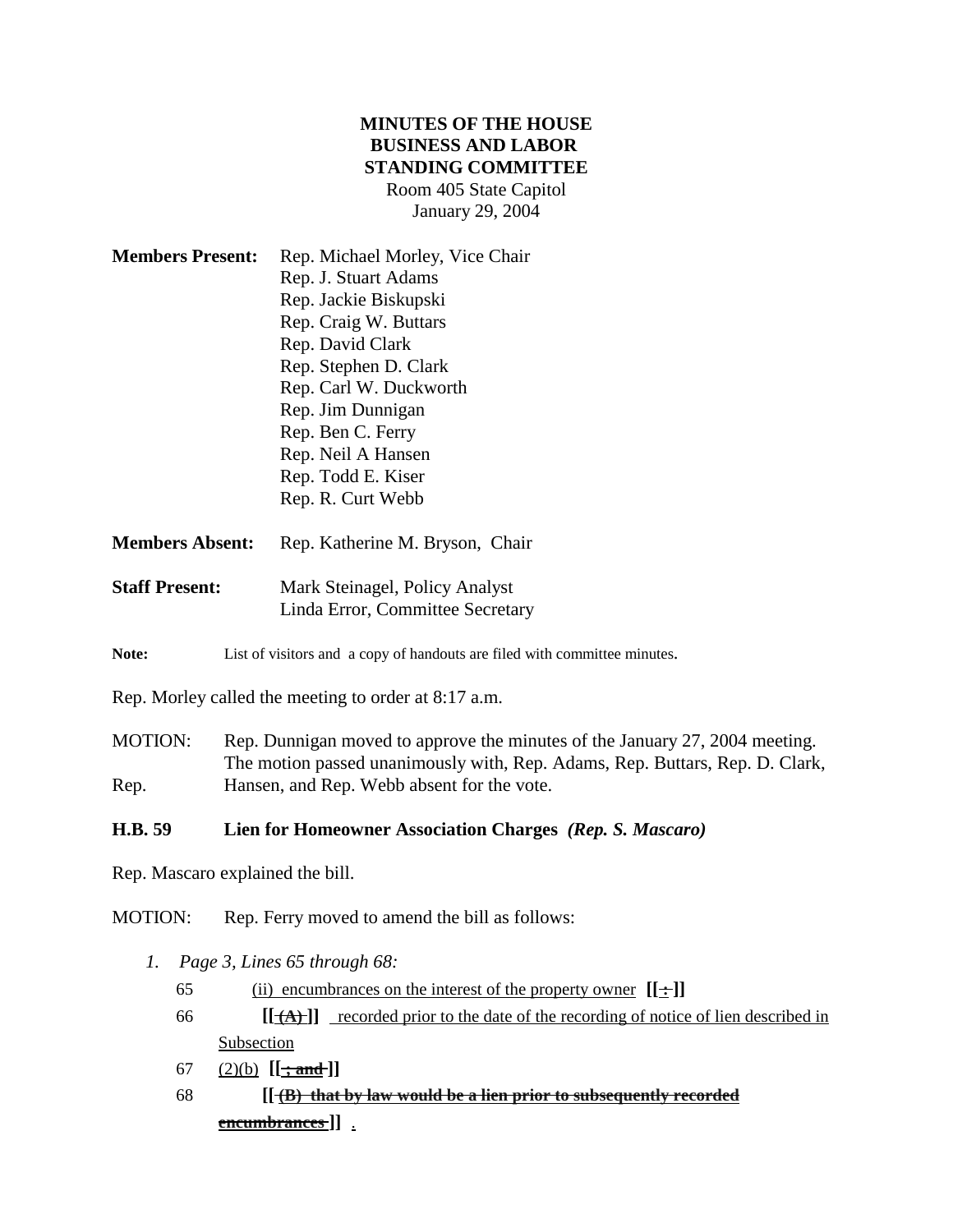Minutes of the Business and Labor Standing Committee January 29, 2004 Page 2

The motion to amend passed unanimously, with Rep. Adams, Rep. Buttars, Rep. Hansen, and Rep. Webb absent for the vote.

MOTION: Rep. D. Clark moved to pass the bill out favorably as amended. The motion passed unanimously, with Rep. Adams, Rep. Buttars, Rep. Hansen, and Rep. Webb absent for the vote.

### **S.B. 27 Telephone and Facsimile Solicitation Act** *(Sen. D. Thomas)*

Sen. Thomas explained the bill, assisted by Francine Giani, Director, Consumer Protection Agency.

MOTION: Rep. Dunnigan moved to pass the bill out favorably. The motion passed unanimously, with Rep. Adams, Rep. Hansen, and Rep. Webb absent for the vote.

Rep. Morley relinquished the chair to Rep. D. Clark

## **H.B. 219 Construction Bond Amendments** *(Rep. M. Morley)*

Rep, Morley explained the bill.

MOTION: Rep. Morley moved to amend the bill as follows:

- *1. Page 1, Lines 16 through 18:*
	- 16 deletes exemption related to the Residence Lien Restriction and Lien Recovery
	- 17 Fund Act; **[[ and ]]**
		- **<u>E**</u> addresses the award of attorneys' fees; and
	- 18 makes technical changes.
- *2. Page 2, Lines 47 through 50:*
	- 47 (d) (i) "Residential construction" means the construction, alteration, or repair of:
	- 48 (A) single family detached housing; or
	- 49 (B) multifamily attached housing up to and including a **[[ duplex ]] fourplex** .
	- 50 (ii) "Residential construction" includes rental housing.
- *3. Page 4, Lines 99 through 100:*
	- 99 (3) In an action for failure to obtain a bond, the court **[[ may ]] shall** award reasonable attorneys'
	- 100 fees to the prevailing party. These attorneys' fees shall be taxed as costs in the action.